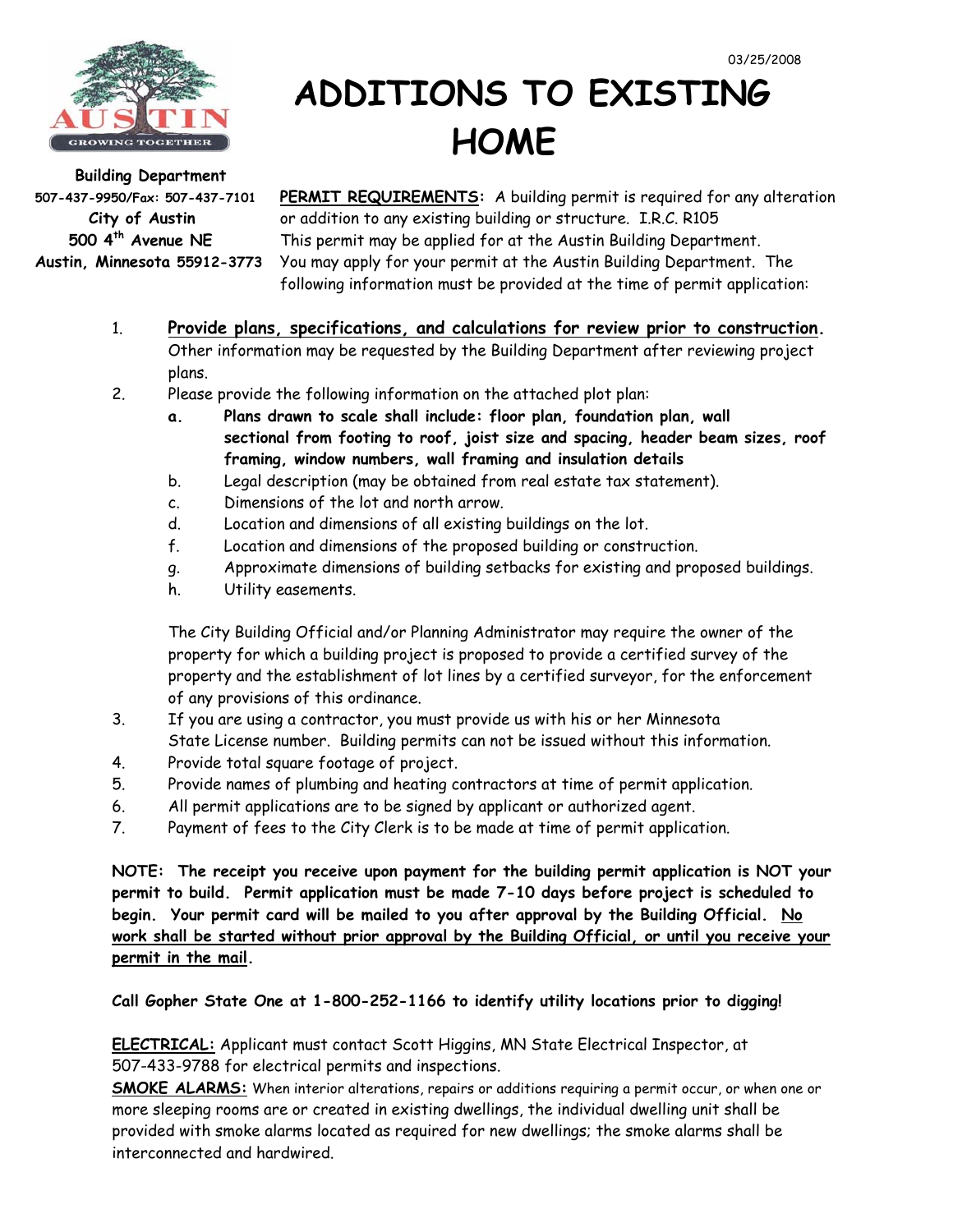**Exceptions:** Smoke alarms in existing areas shall not be required to be interconnected and hardwired where the alterations or repairs do not result in the removal of interior wall or ceiling

finishes exposing the structure, unless there is a crawl space or basement available which could provide access for hardwiring and interconnection without the removal of interior finishes.

**REQUIRED INSPECTIONS:** Please contact the Austin Building Department at 437-9950 to schedule inspections. Prior notice of 24 hours is encouraged to insure an appointment.

- 1. A **footing inspection** is required after excavation is complete and the form work and reinforcement is in place. This inspection must be done before the concrete is poured.
- 2. A **foundation wall inspection** is required after forms and re-bar are in place but before concrete is poured.
- 3. An **underground plumbing and heating inspection** is required before the basement floor or structural concrete slab is poured.
- 4. An **above floor plumbing and heating inspection** is required before installing wallboard or insulation.
- 5. A **framing inspection** is required after roof is on and all framing, fire blocking, bracing, chimneys, vents, and pipes are in place, and the rough-in wiring, plumbing, and heating has been approved.
- 6. A **final inspection** is required when grading is finished and building has been completed.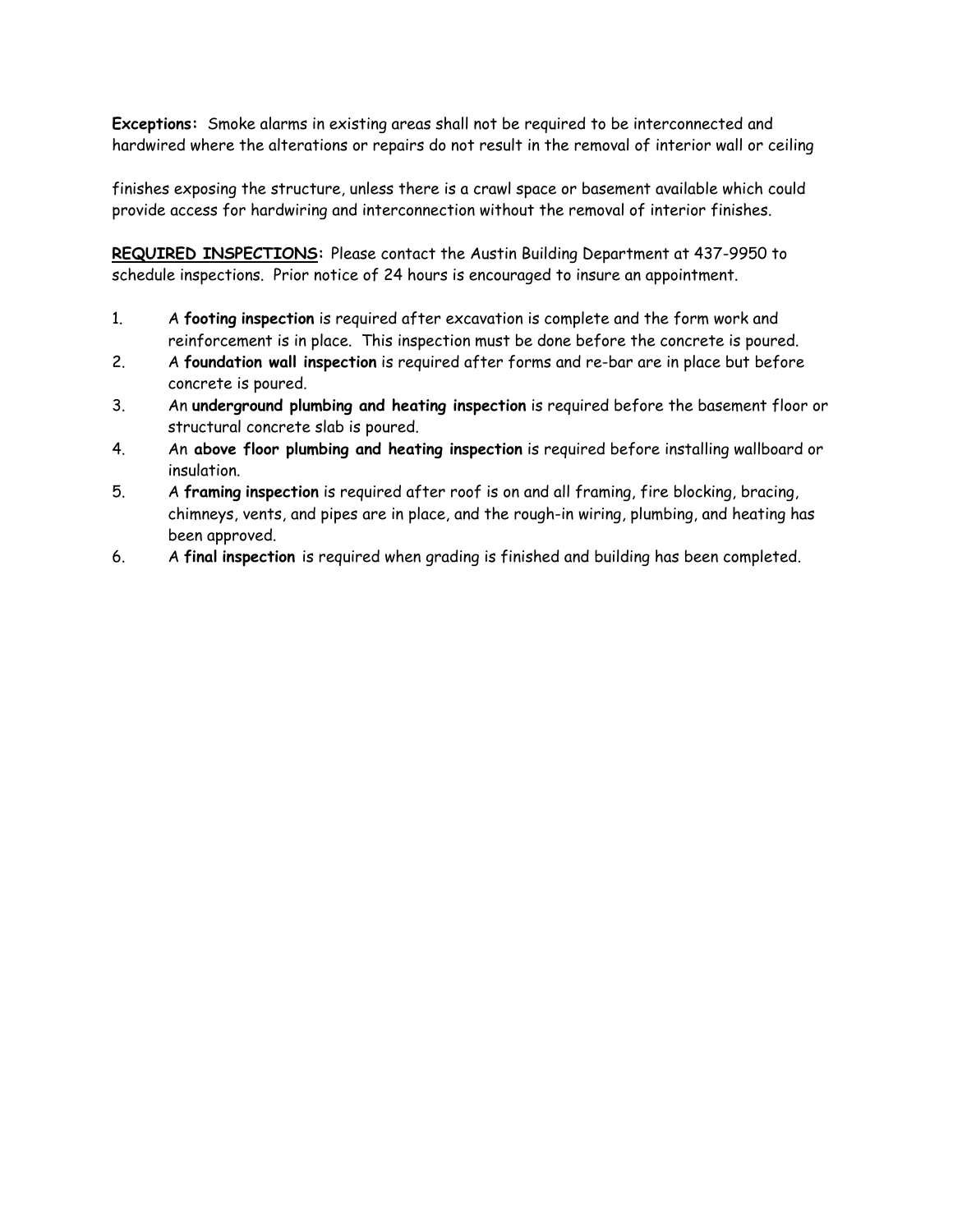|                                                                                                                                                                                                                            | PLOT PLAN                                                                                               |                      |
|----------------------------------------------------------------------------------------------------------------------------------------------------------------------------------------------------------------------------|---------------------------------------------------------------------------------------------------------|----------------------|
|                                                                                                                                                                                                                            |                                                                                                         |                      |
| ADDRESS:                                                                                                                                                                                                                   |                                                                                                         |                      |
| LOT<br>LEGAL<br><b>BLOCK</b><br>DESCRIPTION:                                                                                                                                                                               | <b>ADDITION</b>                                                                                         |                      |
| SQ, FT.<br>SITE AREA                                                                                                                                                                                                       | AREA OF SITE OCCUPIED<br>BY BUILDINGS                                                                   | SQ. FT.              |
| INSTRUCTIONS TO APPLICANT:                                                                                                                                                                                                 |                                                                                                         |                      |
|                                                                                                                                                                                                                            | FOR NEW BUILDINGS AND BUILDING ADDITIONS THE FOLLOWING INFORMATION MUST BE PROVIDED IN THE SPACE BELOW: |                      |
| Location of proposed construction and existing improvements.<br>1)<br>2)                                                                                                                                                   | Show buildings (square footage) and setback distances of existing buildings and new structures.         |                      |
| a)<br>b) How far away the new building will be from the side property line.<br>c) How far away the new building will be from the rear property line.<br>d) How far the new structure will be away from existing structure. | How far the new building will be away from the front yard property line.                                |                      |
| Show easements.<br>3)<br>Indicate whether property is a corner lot.<br>4)                                                                                                                                                  |                                                                                                         |                      |
| Show street and avenue location.<br>5)                                                                                                                                                                                     |                                                                                                         |                      |
|                                                                                                                                                                                                                            | REAR PROPERTY LINE                                                                                      |                      |
|                                                                                                                                                                                                                            |                                                                                                         |                      |
|                                                                                                                                                                                                                            |                                                                                                         |                      |
|                                                                                                                                                                                                                            |                                                                                                         |                      |
|                                                                                                                                                                                                                            |                                                                                                         |                      |
|                                                                                                                                                                                                                            |                                                                                                         |                      |
|                                                                                                                                                                                                                            |                                                                                                         |                      |
|                                                                                                                                                                                                                            |                                                                                                         |                      |
|                                                                                                                                                                                                                            |                                                                                                         |                      |
| Ë                                                                                                                                                                                                                          |                                                                                                         | LINE                 |
|                                                                                                                                                                                                                            |                                                                                                         |                      |
| SIDE PROPERT                                                                                                                                                                                                               |                                                                                                         | SIDE PROPERTY        |
|                                                                                                                                                                                                                            |                                                                                                         |                      |
|                                                                                                                                                                                                                            |                                                                                                         |                      |
|                                                                                                                                                                                                                            |                                                                                                         |                      |
|                                                                                                                                                                                                                            |                                                                                                         |                      |
|                                                                                                                                                                                                                            |                                                                                                         |                      |
|                                                                                                                                                                                                                            |                                                                                                         |                      |
|                                                                                                                                                                                                                            |                                                                                                         |                      |
|                                                                                                                                                                                                                            |                                                                                                         |                      |
|                                                                                                                                                                                                                            |                                                                                                         | FRONT PROPERTY LINE  |
|                                                                                                                                                                                                                            |                                                                                                         | CITY SIDEWALK        |
|                                                                                                                                                                                                                            |                                                                                                         | BACK OF CURB         |
|                                                                                                                                                                                                                            |                                                                                                         | CENTERLINE OF STREET |
|                                                                                                                                                                                                                            |                                                                                                         |                      |
|                                                                                                                                                                                                                            |                                                                                                         |                      |